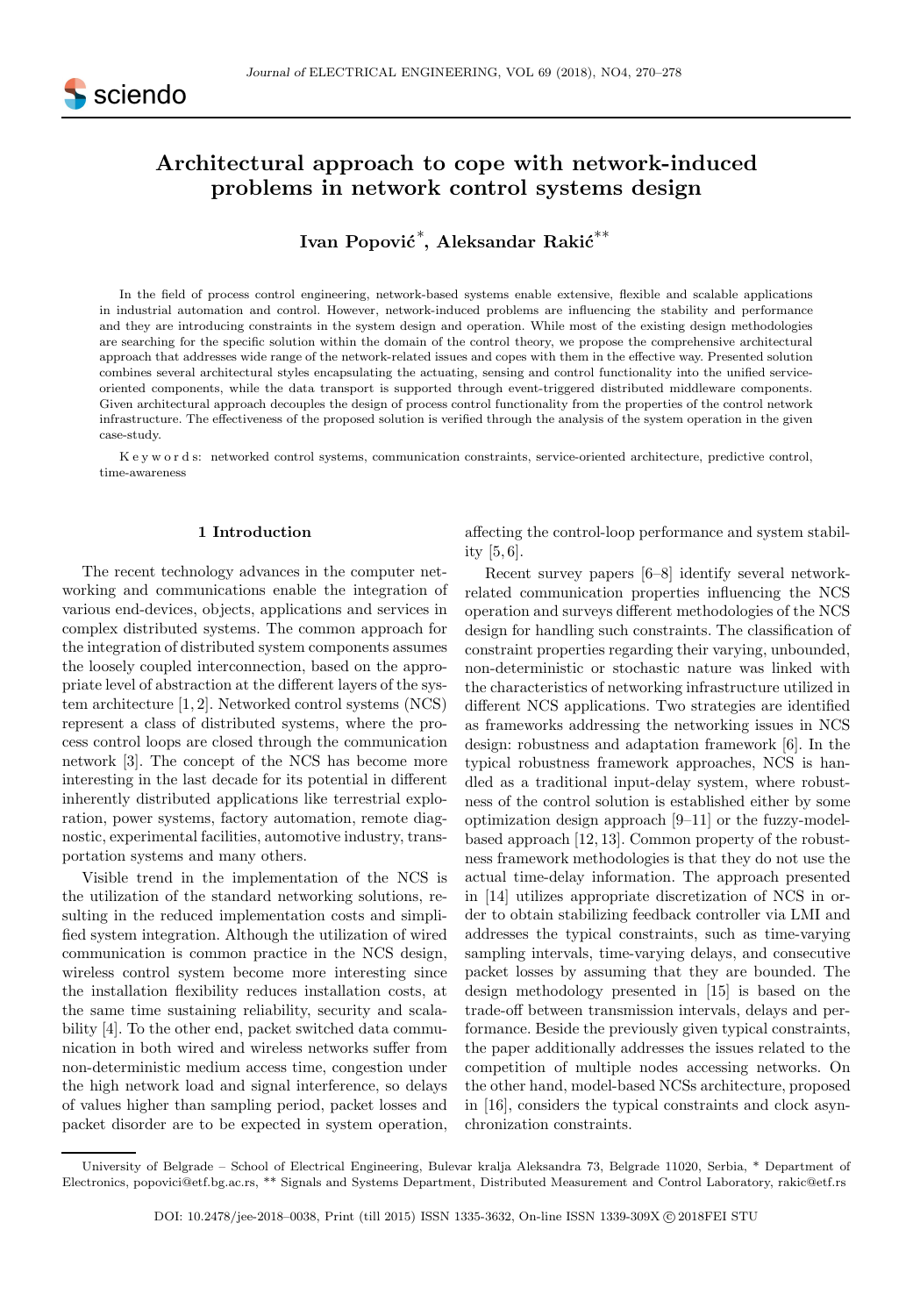In adaptation framework two mainstream approaches were identified as the predictive control approach and the stochastic switched system modeling & control approach. The predictive approach usually presumes the appropriate buffering and packet-selection logic for delay-adaptive control application, while packet losses are handled by using intrinsic predictive property of the control, ie control is calculated from the predictions found in the previously received packet [17, 18]. In the latter approach of stochastic switched systems, feedback and forward channel delays are appropriately modelled and control solution is given in the form of a delay-variable controller gain [19, 20].

The time property is found to be a primary application context [21] resulting in the time-aware model of the information processing. The time-awareness is related to the operation concept where the outcome of the operation is dependent on the time-related properties embedded in the operation request, but also on the time-instance when the operation is executing [22].

Adoption of service-oriented style for the design of software components as network-accessible services that implement distributed NCS functionalities enables modularity, reusability, and rapid development [23, 24]. The NCS architecture in [25] utilizes multi-agent middleware [26] and service-oriented approach to provide flexible and scalable framework for the consistent distribution of the control system functionalities to the dedicated timeaware components and identifies their basic properties.

The aim of this paper is to address network-related issues regarding closed-loop control in the domain of the system architecture, rather than in the domain of control theory that can be found in the common approaches. Since all NCS system components share the common temporal property at the functional level, we adopted the framework [25] for consistent stateless implementation of separate NCS functionalities compliant to time-aware operation concept.

The control operation is given according to the predictive control approach as a modified form of generalized predictive control (GPC) [27] solution, while the closedloop data-flow is supported by dedicated middleware components. The design of control algorithm is independent on the properties of communication network. The closed-loop performance is achieved under the condition that cumulative latencies and/or packet loss dropouts are bounded by the control horizon. The seamless utilization of various underlying wired and wireless communication technologies is enabled by the proposed communication model. The introduction of dedicated systemlevel components enables simplified migration from traditional tightly-coupled control system design to the loosely coupled, technology independent network-based design. The integration of the components at the system level is supported through the time-aware service execution concept and the unified time-stamped data model. Model of time-aware service execution is related to a pair of the time-aware read and write operations performed over the buffering data structure.

The rest of the paper is organized as follows. The overview and the effectiveness of the proposed solution is presented in Section 2, while the details regarding the operation and implementation of particular NCS functionalities are discussed in Section 3. Section 4 contains the case study of drying chamber temperature NCS operation, while concluding remarks and directions for the future work are given in the final Section 6.

#### 2 The proposed NCS architecture

#### Architecture overview

Our architectural approach combines several architectural styles enabling flexible design that takes advantage of loose coupling between system components.

We adopted the service-oriented and component based architectural styles [23, 24, 28] as a uniform framework for the implementation of NCS functionalities. Sensing, actuating, control and communication functionalities are given in the form of independent system-level components manageable through the set of time-aware network accessible services [24, 29, 30]. The SOA architectural style defines an interaction model between service provider and service consumer, according to the service description available at the service registry. Adoption of SOA based architectural style enables decoupling of the process controller design from the properties of the control network. The service provider publishes service description and provides the implementation of actuating, sensing and control functionality in the form of passive system components. Provider services are bounded and invoked by service consumers that handle data transport between passive components. In this way, communication-related issues are dislocated from the scope of provider services and managed by unified middleware components named service agents (SAs). The coupling between provider and consumer services is provided through the endpoint buffering data structures and methods encapsulated in the form of unified buffering objects. These data structures, accessible through provider service interface, are containing the information according to the unified time-referenced data model. The model requires that each individual data is coupled with the time stamp information uniformly interpreted by all system level components and services. Together with internode time synchronization, data model enables timeaware execution of provider services.

Additionally, system level components as software objects have a defined communication interface containing methods and properties and conform to a recommended behavior common to all components within an architecture. Extending the same model of the plug & play functionality to system components, we introduce Electronic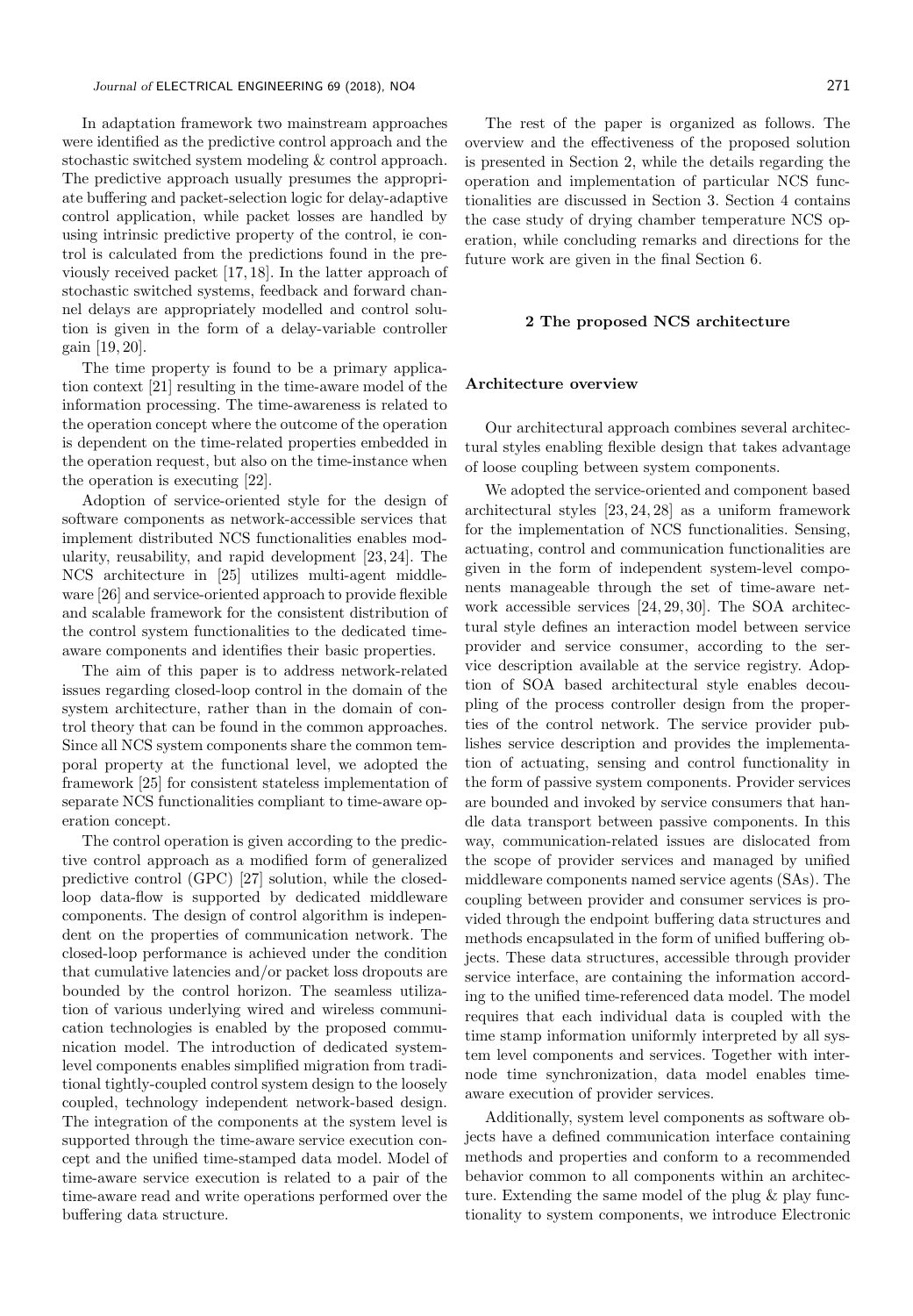

Fig. 1. Overview of NCS architecture

Component Configuration (ECC) as a component specific data structure that stores component-related information, like identification and configuration parameters. The basic elements of NCS architecture are presented in Fig. 1.

Data communication between system components is performed within IP network with the client/server endsystem interaction model based on SOAP/XML messages [30]. Client and server reside at service consumer and provider side, respectively, and they exchange messages over asynchronous request-response messaging pattern. The both read and write service requests (RD REQ and WR REQ) at the server side are executing over the buffering structure containing the information according to the time-referenced data model. The payload of the response message corresponds to the time-context information embedded in request messages. The sensor, actuator and GPC processing are performed according to the time-aware processing concept, while the management of the time-context information is exclusively handled by SA operation. Further details regarding the operation of individual system-level components are given in the following sections.

From the deployment view, each physical network node contains a single component or a group of systemlevel components. The communication between components is performed over two different types of communication data paths: Information Data Path (IDP) and Configuration Data Path (CDP). IDP is defined as a data path for data exchange between two endpoint buffering structures accessible through the execution of provider services, while CDP is defined as a data path designated for the configuration of individual system component. The component configuration and service discovery processes are handled uniformly for all system components

through the Manager-node operation. IDP data communication between selected provider side buffering structures is performed through the configuration of ECC data structures of the registered service agent's. In this way, service agent is configured to manage automated data transport between distributed system-level components, regardless on its own and other components physical deployment. As the unified middleware components, SA isolates the idiosyncrasies of calling diverse services from a particular network node, whether they are local or remote, and it enables data exchange over the particular IDP.

#### Coping with network-induced problems

As identified in [6], networked system architecture gives rise to several issues influencing NCS design and operation. The effectiveness of the proposed solution in the context of these network related constraints is further analyzed.

Time delays, packet losses and disorder are the inherent properties of the switched-packet network as an underlying infrastructure of the NCS. The time-stamped data model along with the time-aware service-processing provides the framework for the effective decoupling of the control design and operation from handling such constraints. The system operation, under considered network effects of varying packet delays, packet losses and disorder, is verified and analyzed in the case study.

The effect of the time-varying sampling is usually put in the context of the varying transmission interval due to the scheduling of the packet transmissions in the NCS. Therefore, most of the research efforts, providing the robustness to this effect, are directed toward finding or optimizing the maximal allowable transfer interval. Since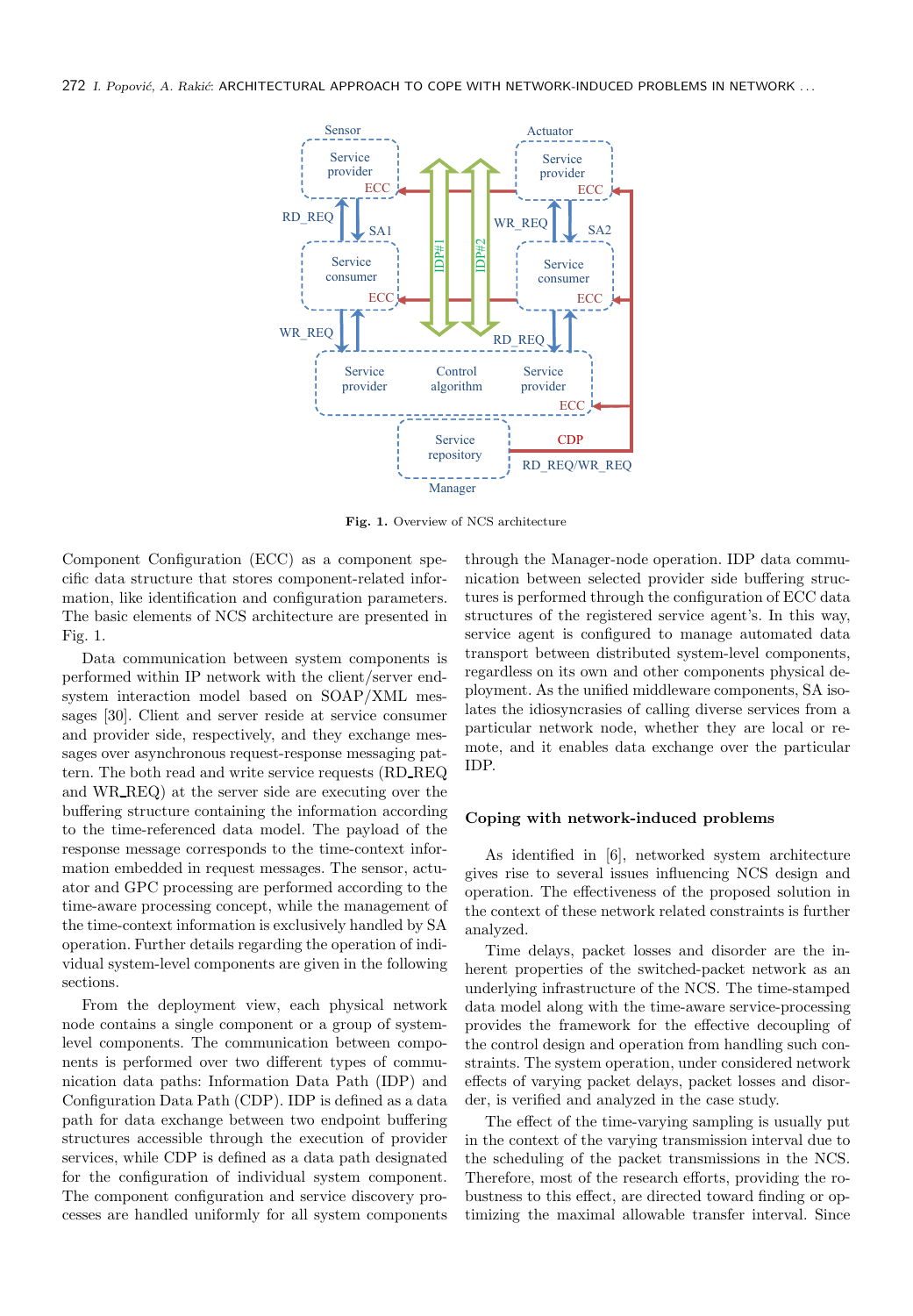|                               | Time | Packet | Time-varying                                                                                            | Network | Data | Clock | Network |
|-------------------------------|------|--------|---------------------------------------------------------------------------------------------------------|---------|------|-------|---------|
|                               |      |        | delay loss $\&$ disorder sampling/transmission access competition quantization synchronization security |         |      |       |         |
| [10, 11]                      |      |        |                                                                                                         |         |      |       |         |
| [15, 20]                      |      |        |                                                                                                         |         |      |       |         |
| $\left\lceil 14 \right\rceil$ |      |        |                                                                                                         |         |      |       |         |
| [16]                          |      |        |                                                                                                         |         |      |       |         |
| $[17]$                        |      |        |                                                                                                         |         |      |       |         |
| [18]                          |      |        |                                                                                                         |         |      |       |         |
| Proposed                      |      |        |                                                                                                         |         |      |       |         |

Table 1. Comparison with the state-of-art approaches regarding network-induced issues

the transmitted data content in our approach is timestamped, there is no uncertainty in data sampling due to the varying transmissions. On the other hand, the outcome of the time-aware service execution depends solely on the time-stamped data content and not on any information related to the data transport (packet arrival time). Therefore, the effects of time-varying sampling and transmission are equivalent to packet latency and they are handled in the same way at the system level.

The competition of multiple nodes accessing network is another typical network-induced phenomenon defined as a scheduling problem in the NCS literature. As each SA handles the data transport over the independent IDP, the scheduling of the network access within the single IDP is defined through the sequence of read and write service requests. Although the competition in network access between multiple IDPs exists, time-stamped data model along with the time-aware SA operation translate the problem to the domain of time varying transmissions, previously discussed. This issue can be alleviated by applying the scheduling policy to the configuration of timerelated properties at the middleware layer, ie to the group of SAs.

In the context of network induced constraints, the data quantization is related to the limited network bandwidth. The solution is often found in the reduction of transmitted data size through the reduction of the word length. This leads to pronounced quantization problems of digital control systems. The proposed middleware solution realizes IDP transport of aggregated data with small transmission overhead, enabling the efficient utilization of the available bandwidth. Thus, our architectural solution does not elevate the data quantization problems due to network transport. The problems of data quantization, if any found, should be treated in the domain of the digital controller design. In the scenarios where network with high throughput is utilized the quantization problems are negligible.

The time asynchronization between the network nodes is known issue in the class of distributed systems that perform time-aware processing, like NCS. In our approach, the time synchronization of the system components is handled as a part of the Manager-node services. Although the synchronization is performed periodically, the time asynchronization may occur inside the synchronization interval, leading to the effect of the model-process mismatch and the consequent problems of the closed-loop stability. In this case, the inter-node time synchronization can be established through the implementation of time-synchronization protocol, like [31], as a part of the standard IDP data transport request-response messaging pattern.

Though often omitted in control-related approaches to NCS design, network security and safety represent the important issue of the underlying networking. The problem is perceived to be even more significant in the future since the utilization of open standards and the solutions for data communication. Our solution encapsulates the system functionality in either network-accessible services or SAs as service consumers, so any security policy regarding the service usage can be implemented. Service access control is defined in the IDP settings at the Managernode as a coupling between the provider and the consumer services. Other security objectives, like confidentiality, integrity and authentication, can be achieved by utilization of standard security communication protocols at different layers of the communication protocol stack.

The summary of the properties for the representative approaches to NCS design regarding the effectiveness in coping with the previously discussed network-induced constraints is given in Tab. 1. State-of-the-art approaches are chosen as the best ones in the sense of addressing most of the identified issues in their class of solutions. Beside the immediate benefits in the NCS design and implementation, proposed architectural approach directly addresses or provides support for handling wide-range of network-induced issues.

#### 3 Operation of NCS components

As ilustrated in Fig. 2, basic sensing, actuating and control algorithm functionalities are deployed to the separate network nodes, while the configuration and time synchronization of the system components are handled by the Manager-node.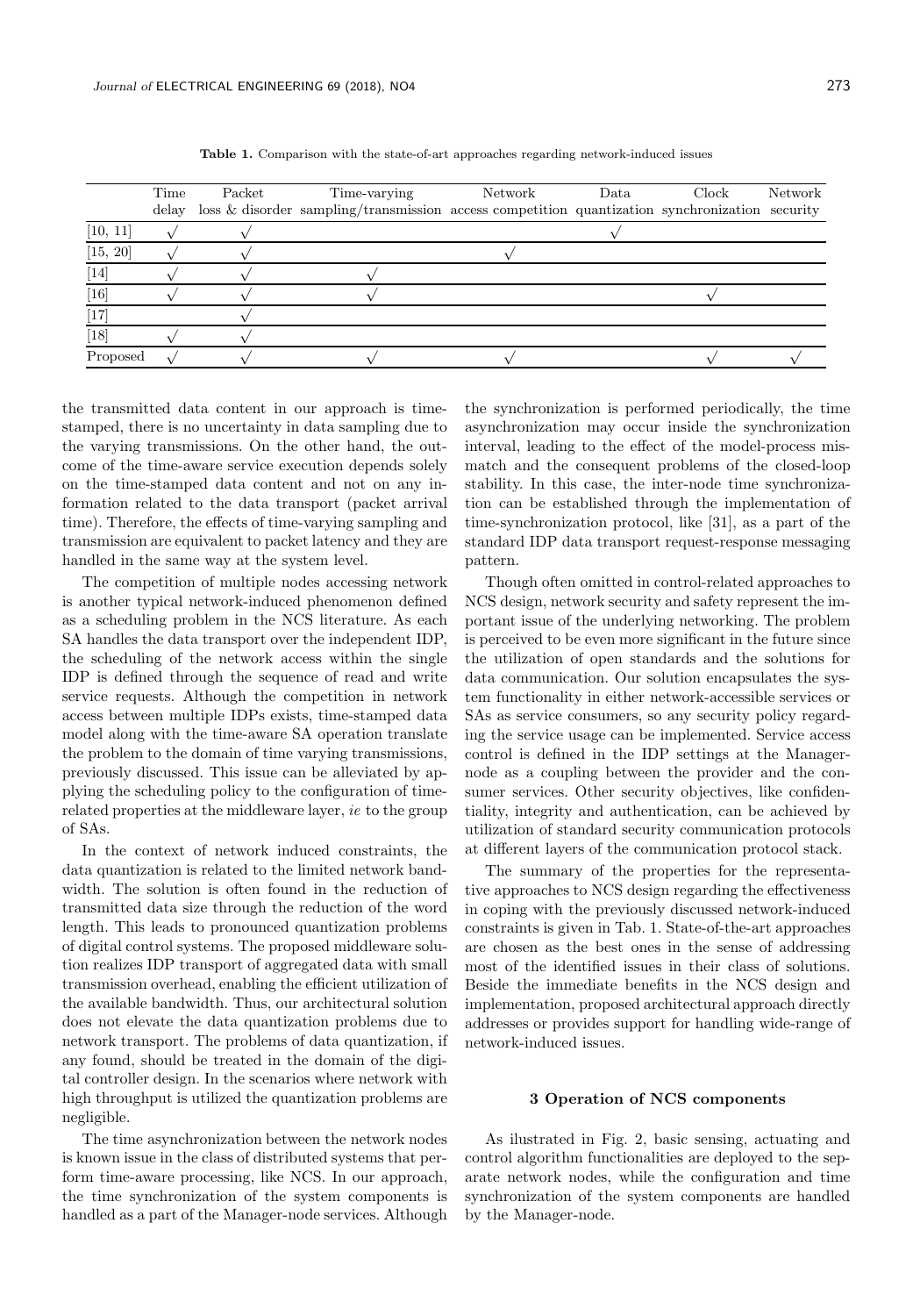274 I. Popović, A. Rakić: ARCHITECTURAL APPROACH TO COPE WITH NETWORK-INDUCED PROBLEMS IN NETWORK ...



Fig. 2. The review of NCS operation

Actual inter-node data communication is performed over underlying Web Service technology [30] using SOAP/XML message format and standard HTTP protocol. Although data exchange can be implemented in a different application-specific way [24, 28], the SOAP/XML Web services is preferred implementation solution as it does not conflict with firewalls and HTTP proxies. The details regarding the operation, configuration and implementation of individual system-level components is presented in following sub-sections.

# Service agent operation

The IDP communication is performed through a pair of service-read and service-write operations according to the predefined SA configuration. The individual read and write operation, from the SA's point of view, is handled through the pair of the request and response messages. This way the IDP transport is a two-step process of successive data communications between the data producing and data consuming provider services through intermediate SA component.

The data transport over the IDP is handled through the selected transmission method supported by SA operation. The selection of SA transmission method and information regarding service provider endpoints are part of SA configuration. During regular operation, SA is controlled over the triggering interface resulting in the either periodically or sporadically performed data communication over IDP. Periodical execution of service agent is utilized with soft timer or hardware timer functionality and it is the appropriate model of the operation for the data communications with sensor devices, acquisition systems and other services and applications that are periodically updating their data structures. Sporadic execution of the service agent operation corresponds to the eventbased notification triggering, realized through eg publishsubscribe messaging pattern. Regardless on the selected transmission method, SA provides adequate time-context information as a part of read and write request messages. Basically, the time-context information defines the time window of requested or provided data used in the execution of read/write service requests, and the time instance when the IDP transport is triggered.

During regular operation,  $SA_1$  from Fig. 2, performs  $IDP#1$  data transport on the feedback channel, from sensor's to GPC's input buffering structure, ie it accepts read response packets of time-stamped sensor data and forwards those data over GPC write service interface call.  $SA<sub>1</sub>$  provides adequate time-context information in order to provide the continuous sequence of time-series data in the GPC input buffering structure. The  $SA<sub>2</sub>$  is configured for IDP#2 data transport on the forward channel, from the GPC's output buffer, containing calculated control increments, to actuator side. The  $SA<sub>2</sub>$  updates the actuator side buffering structure with the updated information read from GPC output. The dataset size corresponds to the control horizon nu, selected to be big enough to compensate the cumulative latencies introduced along feedback and forward channels  $IDP#1$  and  $IDP#2$ . The service agent configuration and IDP management are explained under the Data-path configuration and management sub-section.

# Operation of transducers

The basic set of sensor-side operations is related to signal conditioning, data acquisition and time-stamping of acquired data samples. Although this basic set of functionalities is utilizing the time-referenced data, the execution of these operations is unrelated to the time-instance they are performed. Therefore, this set of the operations is referenced as a set of time-unaware operations at the sensor side. Beside these functionalities the sensor performs the local read and remote write operation accessible through the service provider interface. The both read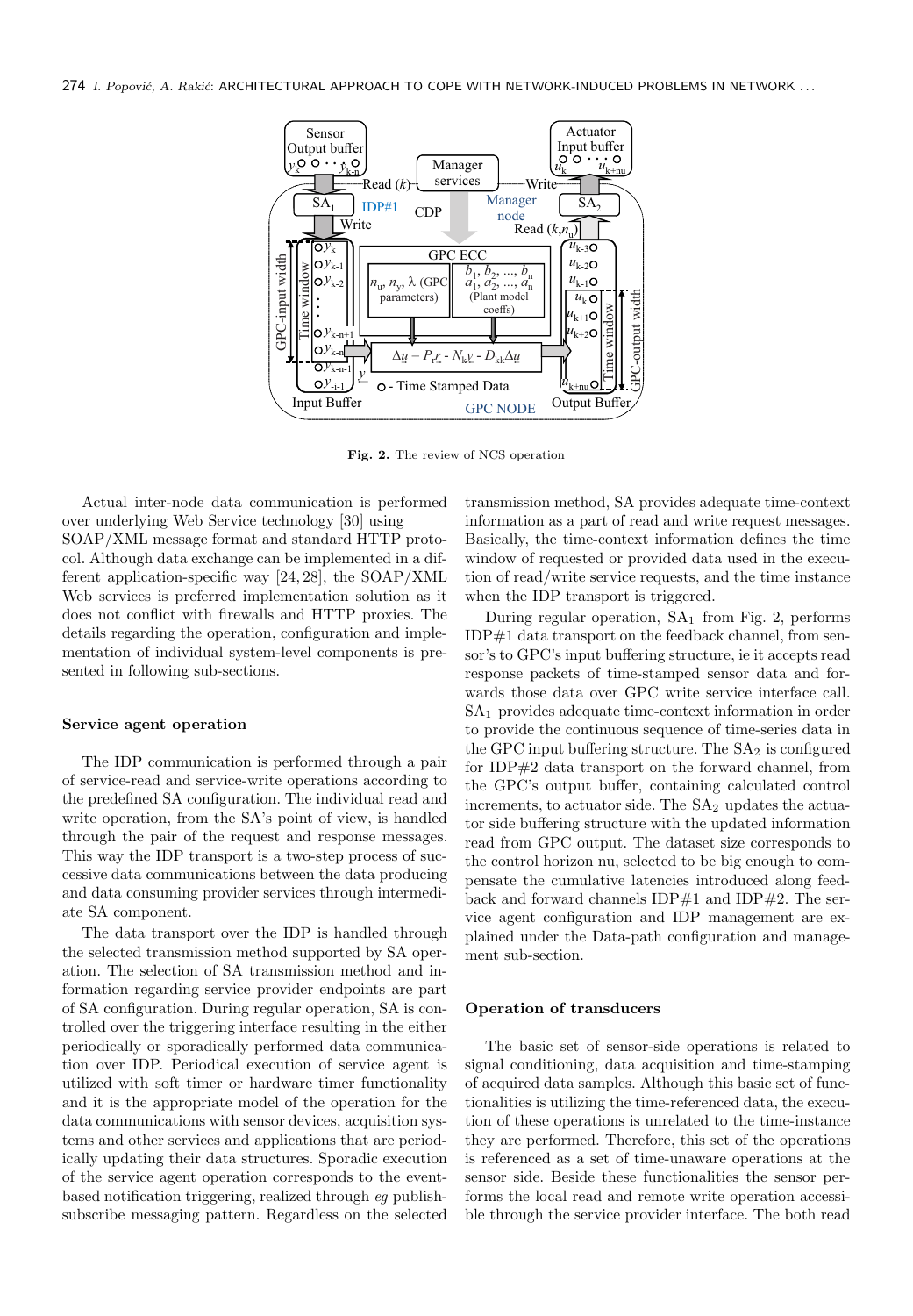

Fig. 3. Example of system configuration: (a) – component properties and SA settings, (b) – overview of IDP network configuration

and write operations are executed in time-aware fashion over the buffering data structure encapsulated in the unified buffering object. While the buffer write operation is related to the preserving of time-stamped data samples, the read operation is associated to the execution of the remote read service request initiated by corresponding SA. The read service response provides a demanded time window of buffered data. Time-window information is interpreted as a time span between the time instance when the read service request is generated (time instance  $k$ ) and the time-stamp information of the last successfully transferred data.

Similarly, at the actuator side the fixed dataset size (with  $n_u$  data instances) of time-stamped control increments is written at appropriate time-dependent position in buffering data structure. The operation is a result of remote write service request initiated through the operation of the corresponding SA. In the packet disorder scenario, received packets are discarded since the buffer write operation employs past packets rejection logic. Beside the time-aware processing related to the execution of remote write and local read operation over the buffering data structure, actuator performs a set of basic functionalities unaffected by the time instance of their execution. These operations are related to the calculation and application of control variable, where the calculation operation, in the case of the adopted GPC-based NCS, is the simple integration (accumulation) of control increments.

# The controller operation

The control functionality is implemented in the form of GPC algorithm [27], as one of the available solutions for addressing network related problems in process control applications. After configuration, GPC's ECC contains algorithm's parameters: prediction horizon  $n_y$ , control horizon  $n_u$  and control increments' weight  $\lambda$ , as well as

the coefficients  $b_i$  and  $a_i$  of the discrete process model

$$
G(z^{-1}) = \frac{\sum_{j=1}^{n} b_j z^{-j}}{1 + \sum_{i=1}^{n} a_i z^{-i}}.
$$
 (1)

In order to compensate data path latencies, GPC control law for the CARIMA process description [27] is adopted in the form

$$
\Delta \underline{u}_{\lambda} = P_r \underline{r}_{\lambda} - N_k \underline{y} - D_{kk} \Delta \underline{u} \tag{2}
$$

to produce vector  $\Delta_{\mathcal{U}_p} = [\Delta u_k + \Delta u_{k+1}, \dots, \Delta u_{k+n_u}]$ of  $n_u$  future control increment samples, where convenient "arrowed" convention [27] is used to describe vectors of buffered measurements  $\underline{y} = [y_k, y_{k-1}, \dots, y_{k-n}]$ previously calculated and buffered control increments  $\Delta_{\mu} = [\Delta u_{k-1}, \Delta u_{k-2}, \dots, \Delta u_{k-n}]$  and future references  $\underline{r}_\rightarrow = [r_{k+1}, r_{k+2}, \ldots, r_{k+n_y}]$ . Matrices  $P_r$ ,  $N_k$  and  $D_{kk}$ are calculated prior to first GPC execution from algorithm's parameters and plant model and they are kept persistent for the calculation of control increment vector in all future GPC calls.

The execution of write service operation over the GPC input buffering structure triggers the execution of GPC control algorithm, which takes preconfigured timewindow  $\psi$  of sensor data, calculates and writes control increment's vector  $\Delta_{\frac{u}{2}}$  to its output buffer. Although, the input and output buffer related operations are executed according to the time-aware concept, the execution of control algorithm represent processing of the sequence of discrete-time data.

# Data-path configuration and management

Data path configuration and management is performed by manager operation. Initially system-level components publish the details regarding configuration details and services through the service discovery procedure.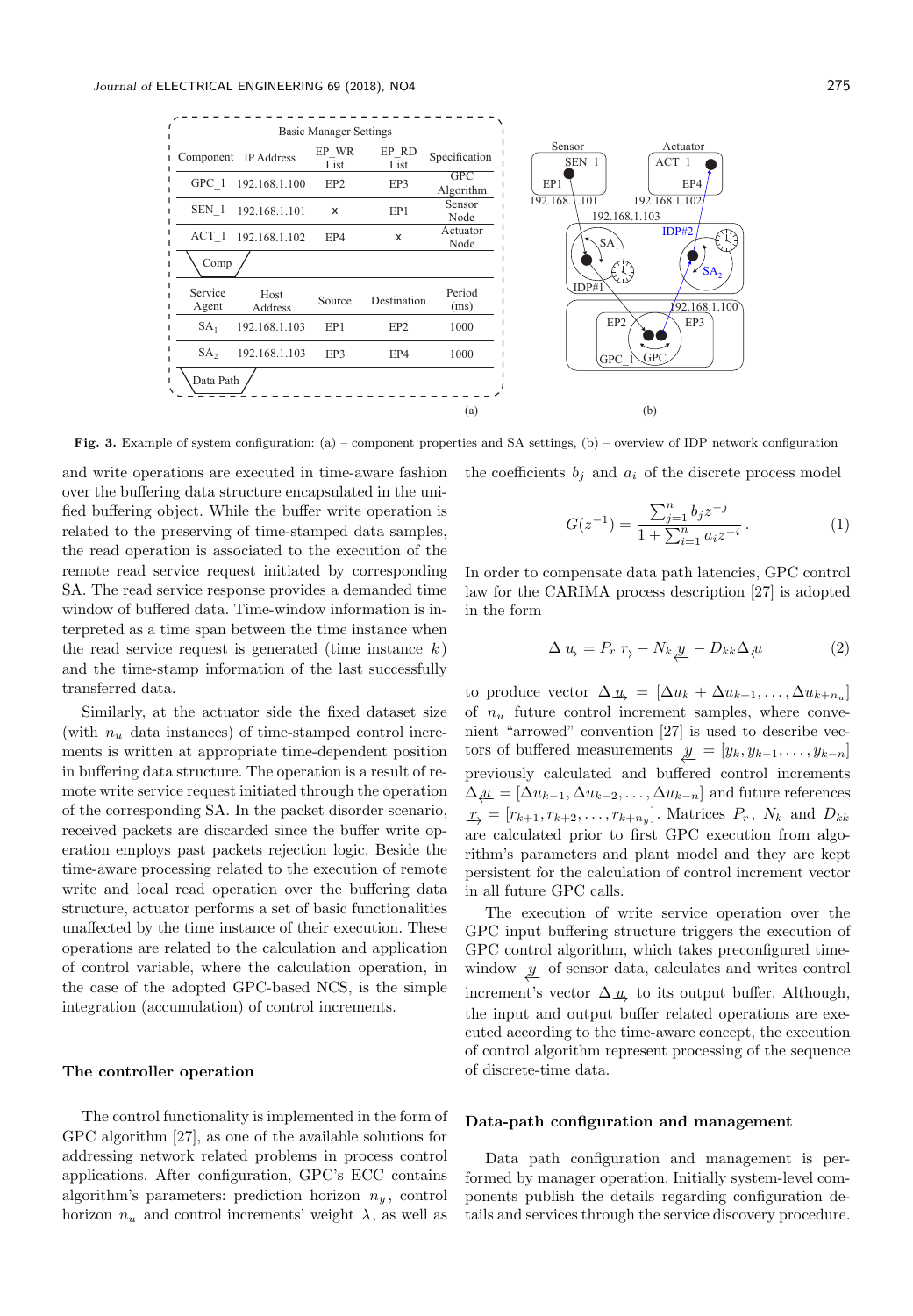During the discovery procedure the information regarding the provider service endpoints and the service description are gathered in the service registry.

Before defining IDP connections through the configuration of available SAs, the operator accesses Basic Manager Settings with sensor, actuator, and algorithm-related properties. Table in Fig. 3(a) shows properties of the registered system components, including their logical IP address, service endpoints information and basic description. The endpoints information identifies the location and binding for read and write provider service endpoints.

Additionally, the Basic Manager Settings provide the interface for the specification of IDPs through the SA configuration. As shown in Fig.  $3(a)$  IDP is specified by defining the connected source (EP RD) and destination (EP WR) provider service endpoints, as well as the timing parameter. The  $SA<sub>1</sub>$  and  $SA<sub>2</sub>$  settings from the Fig. 3(a) correspond to the network configuration of IDPs presented in Fig. 3(b). After the IDPs are specified, the particular component-side SA configurations are updated over the CDP.

# 4 Case study: drying chamber temperature control

Since the data transport functionality in the proposed NCS architecture is exclusively handled by the SA components, the network induced problems affect only their operation. The particular SA actions regarding either missing or delayed service responses are defined by the already presented SA operational concept. However, the closedloop operation of the NCS, under the induced communication constraints, is further analyzed in the presented case study of drying chamber temperature control. The NCS design utilizes the proposed architectural framework for the implementation of the sensing, actuating, control and communication components of the control system. Laboratory setup includes drying chamber process, controlled through heater voltage, sensing element for the measurement of the chamber temperature, as primary regulated variable, and Ethernet network accessible sensor, actuator and GPC nodes.

Preliminary process identification yielded continuous first-order model with dead-time

$$
G(s) = \frac{K}{T_p s + 1} e^{-\tau s}, \ \ K \in [0.05, \ 0.4], \ \ T_p \approx 4 \,\mathrm{s}, \ \tau \approx 1 \,\mathrm{s},
$$

where dynamics (time-constant  $T_p$  and dead-time  $\tau$ ) is rather independent on operating conditions, while the dominant process nonlinearity is exhibited through the gain  $K$  change with the operating temperature. The gain takes high values at the mid-range temperatures (around  $45^{\circ}$ C), but it drops to low values when the temperature goes to both limits of its range: at ambient temperatures (around  $25\textdegree C$ ) for control dead-zone, and at high temperature values (up to  $60^{\circ}$ C) for control saturation. Also, repercussions of the processes of heating and cooling on

the gain  $K$  are not equivalent, since temperature characteristics of the gain  $K$  exhibits hysteretic properties.

In order to obtain process model, acceptable for the wide-range temperature control, sampling period and parameters of the model (3) are adopted as follows

$$
T_s = 1 \text{ s}, \ K = 0.2, \ T_p = 4 \text{ s}, \ \tau = 1 \text{ s}
$$

giving zero-order hold discrete model for the prediction in the form

$$
G(z^{-1}) = \frac{b_2 z^{-2}}{1 + a_1 z^{-1}}, \quad a_1 = -e^{-T_s/T_p} = -0.7788,
$$
  

$$
b_2 = K\left(1 - e^{-T_s/T_p}\right) = 0.0442.
$$

Parameters for the GPC control algorithm are chosen as  $n_u = 10$ ,  $n_v = 10$ ,  $\lambda = 0.3$ , where adopted control horizon  $n_u$  enables reliable system operation with network latencies up to 10 sample periods, while prediction horizon  $n<sub>y</sub>$  is chosen to cover the process open-loop rise-time. Weighting  $\lambda$  is tuned to limit the amplitudes of control increments up to the unity value. The operation of both service agent  $SA<sub>1</sub>$  and  $SA<sub>2</sub>$ , located at GPC node, is configured with same timer event periods set to the value  $T_s = 1$  s, same as the adopted sampling period.

The operation of the NCS is verified in network configurations including induced nondeterministic long-delay packet latencies and packet loss scenarios. In the packet loss scenarios, the service agent  $SA<sub>2</sub>$  is forced to reject a predefined number of successive packets of control increments directed from GPC algorithm to the actuator. The scenario resembles the worst-case situation, where the control increments are not available at the actuator side while the reference change takes place. Figure 4 shows the obtained signal waveforms for process temperature, control increments and integrated control.

During the packet loss period, the control system works in the open-loop, where the actuator applies future control increments within the control horizon from the previously received dataset. This way the basic actuator functionality is unaffected in the absence of data packets. After the communication is retained, GPC algorithm regains the closed-loop control and effectively eliminates the further influence of the packet loss disturbance.

In the set of nondeterministic packet latency scenarios, a time-varying delay was injected by the  $SA<sub>2</sub>$  across IDP#2, resulting in the latency between moment when the packet is generated by the GPC algorithm and the time instant when the actuator, according to its local time, receives a packet. Figure 5 shows the obtained response signal waveforms for induced network latency up to 1, 2 and 6 sampling periods, as presented in Fig. 5(d).

The induced data-path packet latency forces actuator to apply the set of GPC-calculated control increments from the previously received packet resulting in the scenario similar to the packet loss. The influence of the packet latency on the obtained responses is observed only for successive packets with the latencies higher than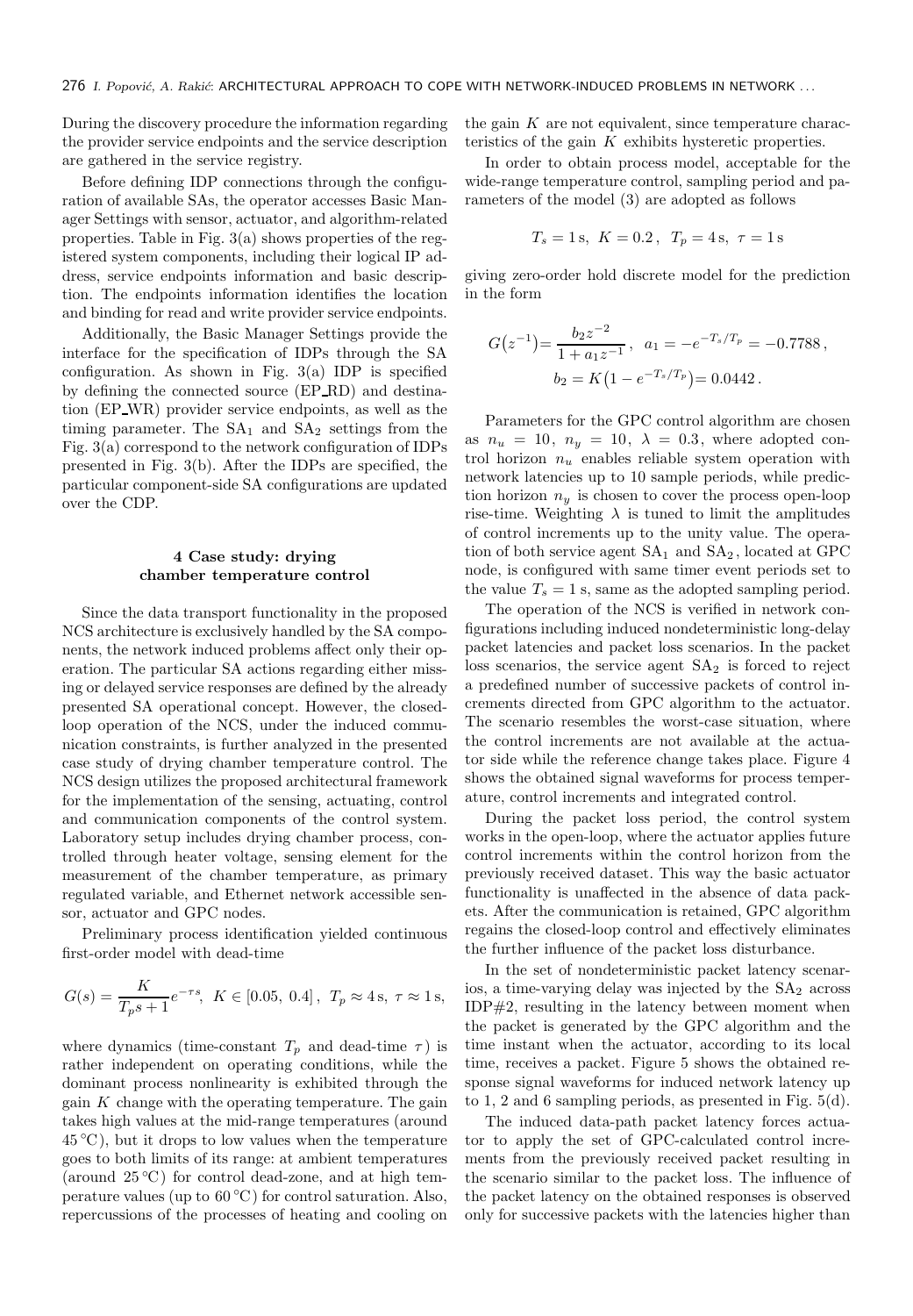

Fig. 4. Signal waveforms for the different packet loss scenarios: (a) – process temperature; (b) – actuator's control signal increments; (c) – control signal applied by actuator



Fig. 5. The time domain responses for injected nondeterministic packet latency (number of samples L): (a) – process temperature, (b) – actuator's control signal increments, (c) – control signal, (d) – packet latency

the several sampling periods. Nondeterministic latencies, resulting in packet disorder are handled by the logic, implemented on the actuator side, that rejects packet with the time-stamp older than time-stamp of the previously received packets.

The analysis of the system operation in all considered scenarios confirms that the predictive nature of control algorithm, the time-aware concept of service execution and the support for automated data transport represent

the adequate framework for the implementation of NCS functionalities.

# 5 Conclusion

Systematic architectural approach for the design and implementation of NCS is utilized to overcome the constraints of NCS closed-loop operation related to networkinduced communication imperfections. The proposed solution decouples the communication-related issues from the design of basic sensing, actuating and control functionality. The decoupling model adopts component-based and service-oriented architectural styles, providing the framework for the implementation of system level components in the form of network accessible services. The intercomponent communication is performed through service provider-consumer interaction model, where the provider services are bounded and invoked by service consumers. The effectiveness of the NCS operation is successfully verified in experimental setup with the extensive packet loss and latency scenarios.

Although applied to NCS design, the presented architectural approach introduces the framework for seamless integration of different end-devices and algorithms in various networked applications. The hierarchical extension and its utilization in complex distributed systems are planned as a part of the future work.

#### Acknowledgements

This work was supported by the Serbian Ministry of Education, Science and Technological Development under contracts no. TR-32043 and TR-33024.

#### **REFERENCES**

- [1] P. Gaj, J. Jasperneite and M. Felser, "Computer Communication Within Industrial Distributed Environment – a Survey" IEEE Transactions on Industrial Informatics vol. 9, no. 1, Feb 2013, pp. 182–189.
- [2] S. Komorita, "Loosely Coupled Service Composition for Deployment of Next Generation Service Overlay Networks", IEEE Communications Magazine vol. 50, no. 1, Jan 2012, pp. 62–72.
- [3] J. Qiu, H. Gao and M. Chow, "Networked Control and Industrial Applications [Special section introduction]" IEEE Transactions on Industrial Electronics vol. 63, no. 2, Feb 2016, pp. 1203–1206.
- [4] P. Park, S. C. Ergen, C. Fischione, C. Lu and K. H. Johansson, "Wireless Network Design for Control Systems: a Survey" IEEE Communications Surveys & Tutorials vol. 20, no. 2, 2018, pp. 978–1013.
- [5] S. Yang and Y. Cao, "Networked Control Systems and Wireless Sensor Networks: Theories and Applications", International Journal of Systems Science vol. 39, no. 11, 2008, pp. 1041–1044.
- [6] L. Zhang, H. Gao and O. Kaynak, "Network-Induced Constraints Networked Control Systems: a Survey", IEEE Transactions on Industrial Informatics vol. 9, no. 1,Feb 2013, pp. 403–416.
- [7] D. Zhang, P. Shi, Q. Wang and L. Yu, "Analysis and Synthesis of Networked Control Systems: a Survey of Recent Advances and Challenges", ISA Transactions vol. 66, Jan 2017, pp. 376–392.